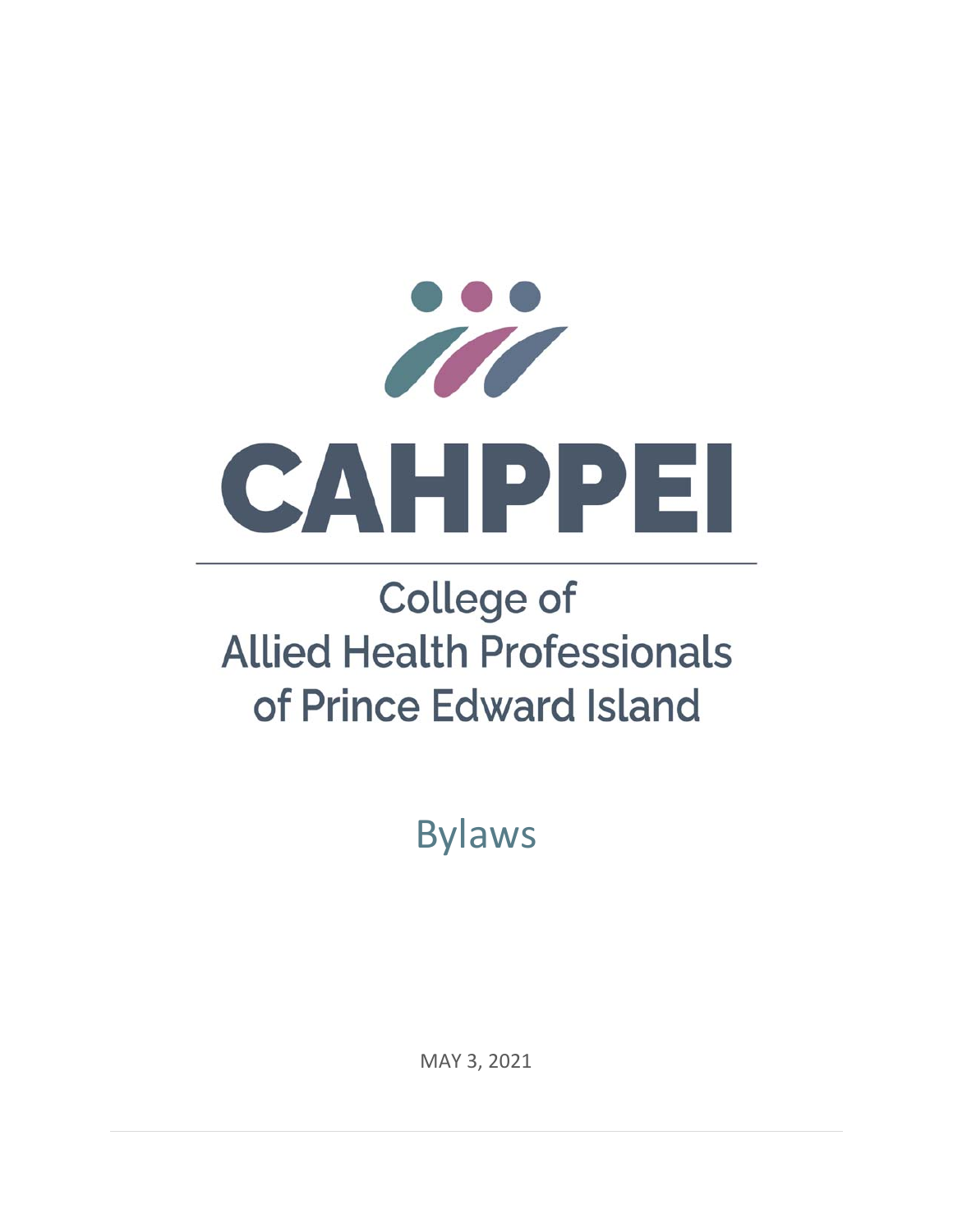# **Contents**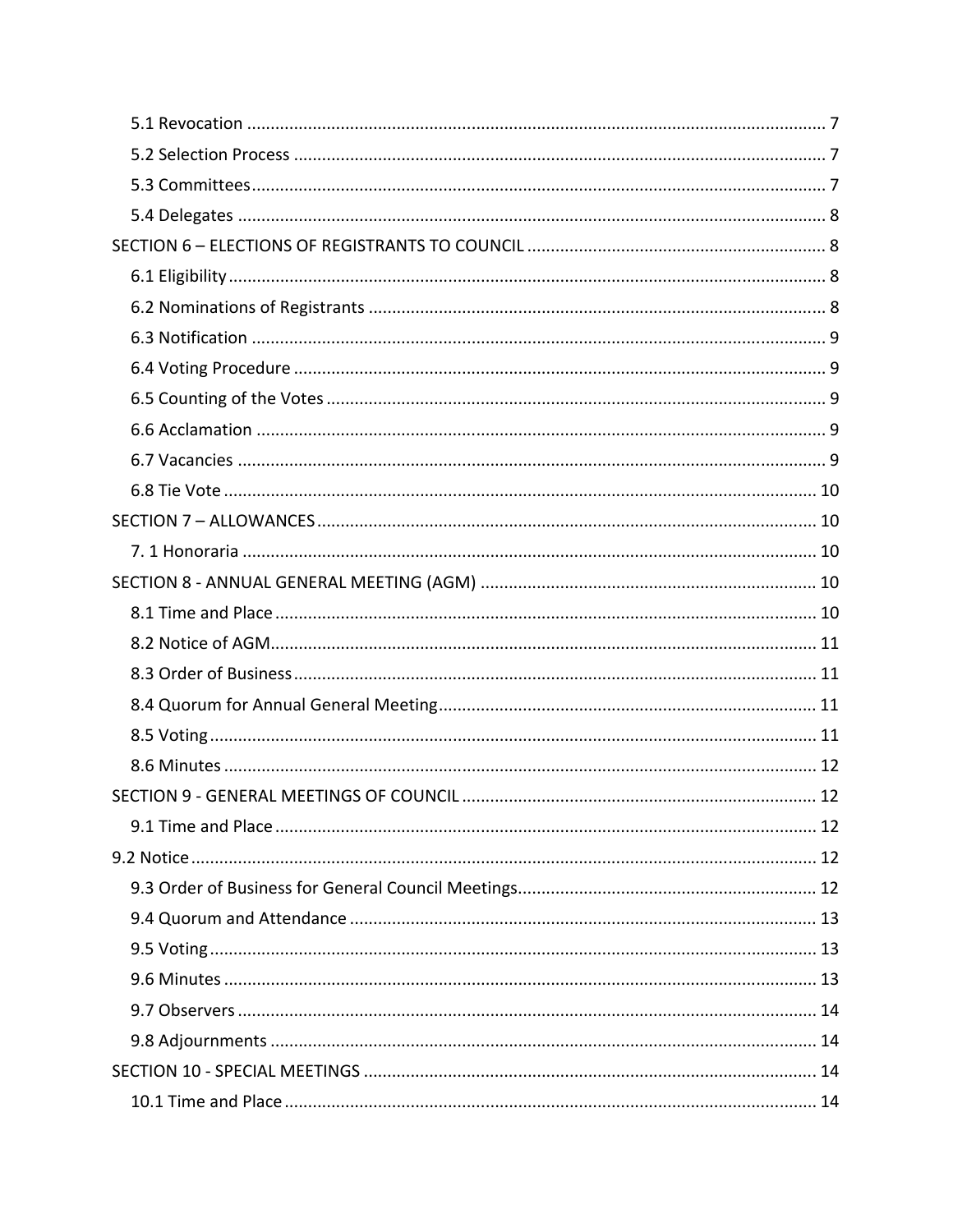| SECTION 13 - SCHEDULE OF GENERAL REGISTRATION FEES AND DEADLINES 15 |  |
|---------------------------------------------------------------------|--|
|                                                                     |  |
|                                                                     |  |
|                                                                     |  |
|                                                                     |  |
|                                                                     |  |
|                                                                     |  |
|                                                                     |  |
|                                                                     |  |
|                                                                     |  |
|                                                                     |  |
|                                                                     |  |
|                                                                     |  |
|                                                                     |  |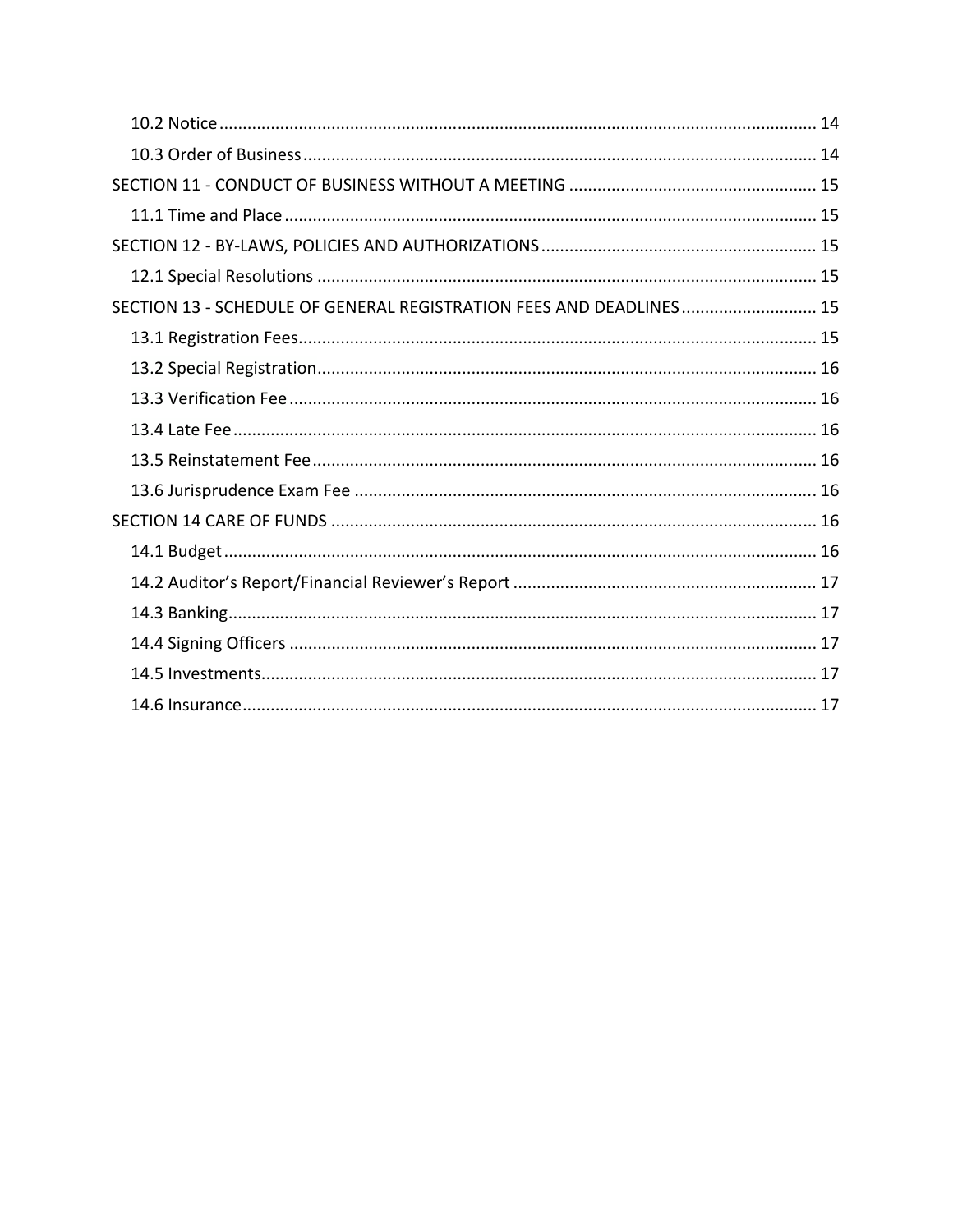## **SECTION 1 – INTRODUCTION**

#### **1.1 Definitions**

In these by-laws, unless the context otherwise requires:

a) "Act" means the *Regulated Health Professions Act* of Prince Edward Island;

b) "College" means the College of Allied Health Professionals of Prince Edward Island; c) "Council" means the Council for the College of Allied Health Professionals of Prince

Edward Island;

d) "Good Standing" means the registrant's Certificate of Registration with the College of Allied Health Professionals of Prince Edward Island is not suspended or cancelled or otherwise restricted or limited under the Act or Regulations made thereunder;

e) "Registrant" means an individual who holds a Certificate of Registration with the College of Allied Health Professionals of Prince Edward Island;

f) "Regulations" means the Regulations for the College of Allied Health Professionals of Prince Edward Island as made pursuant to the *Regulated Health Professions Act;*

## **1.2 Interpretation**

In these by-laws, unless the context otherwise requires, expressions defined in the Act and any alterations or amendments thereto shall have the meaning as defined; and words imparting the singular shall include the plural and vice versa, and words imparting the masculine gender shall include females, and words imparting persons shall include bodies corporate.

## **1.3 Severability and Precedence**

The invalidity or unenforceability of any provision of these by-laws shall not affect the validity or enforceability of the remaining provisions of these by‐laws. If any of the provisions contained in the by‐laws are inconsistent with those contained in the Act or the Regulations, the provisions contained in the Act or the Regulations, as the case may be, shall prevail.

#### **1.4 Seal**

The seal of the College, if any, shall be in the form determined by Council. The seal of the College shall be in the custody of the registrar, who shall affix it to all documents for which it is required.

## **1.5 Fiscal Year**

The fiscal year of the College that shall commence on the first day of May and shall end on the thirtieth day of April of the following year.

## **1.6 Execution of Contracts**

1.6.1 Deeds, transfers, assignments, contracts, obligations and other instruments in writing requiring execution by the College shall be signed by the Registrar and one other signing officer.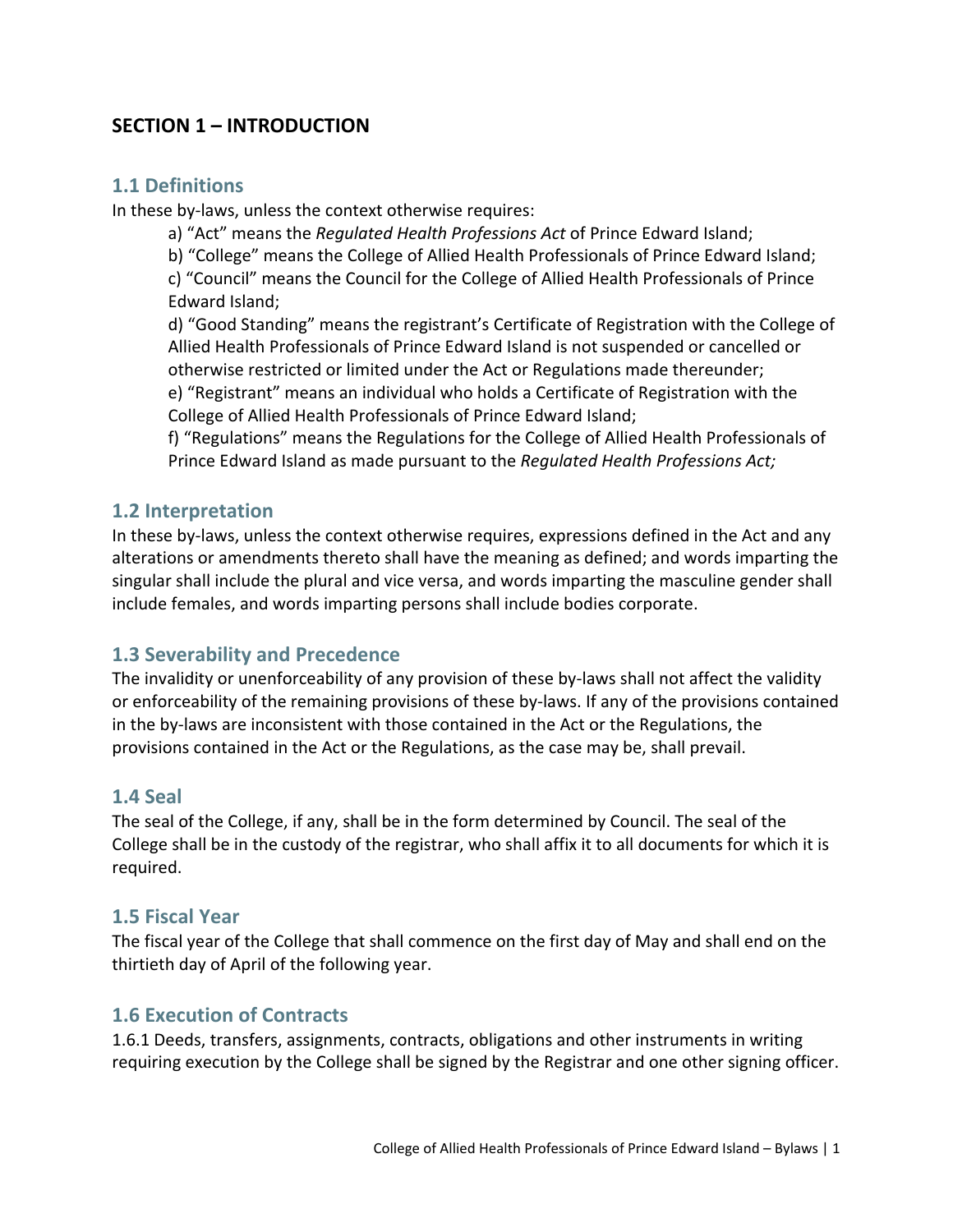1.6.2 Council may, from time to time, direct the manner in which and the person by whom, a particular document or type of document shall be executed.

1.6.3 Persons authorized to sign any College document may affix the College seal to the document. The Chair may certify a copy of any instrument, resolution, by‐law or other document of the College to be a true copy thereof.

1.6.4 Council shall appoint three (3) signing officers from among Council Members and/or Registrar. Contracts, documents or any other instruments requiring the signature of the College, shall be signed by any two (2) of the signing officers.

# **SECTION 2 – COUNCIL**

## **2.1 Composition**

2.1.1 Council shall consist of:

a) Six registrants elected from and by Members (2 Medical Laboratory Technologist, 2 Medical Radiation Technologists, and 2 Respiratory Therapists) as provided by these bylaws; and,

b) Three public representatives appointed by the Lieutenant Governor in Council. c) Registrar

2.1.2 Members elected to Council awaiting appointment shall not be eligible to propose, amend or vote on motions nor will they be permitted to propose agenda items. They may participate in discussions that do not contravene these bylaws or Council policies.

## **2.2 Term of Office**

The term of office for all members of Council shall, in accordance with the Act, not exceed three (3) years in any one role nor more than six (6) consecutive years on Council.

## **2.3 Revocation**

2.3.1 A member's appointment or election to Council is subject to revocation where the member:

 a) fails to attend three consecutive meetings of Council without, in the opinion of Council, a reasonable excuse;

 b) is convicted of an offence that, in the opinion of Council, renders the member unsuitable to continue to hold office as a member;

 c) commits an act, other than one referred to in clause (b), that, in the unanimous opinion of the other members of Council, undermines the ability of the member to act credibly as a member; or

 d) is, in the opinion of Council, unlikely to be able to fulfil the member's duties on Council due to physical or mental incapacity

e) is, in the opinion of Council, behaving in a manner that significantly interferes with the ability of the College or Council to pursue its objects and carry out its duties.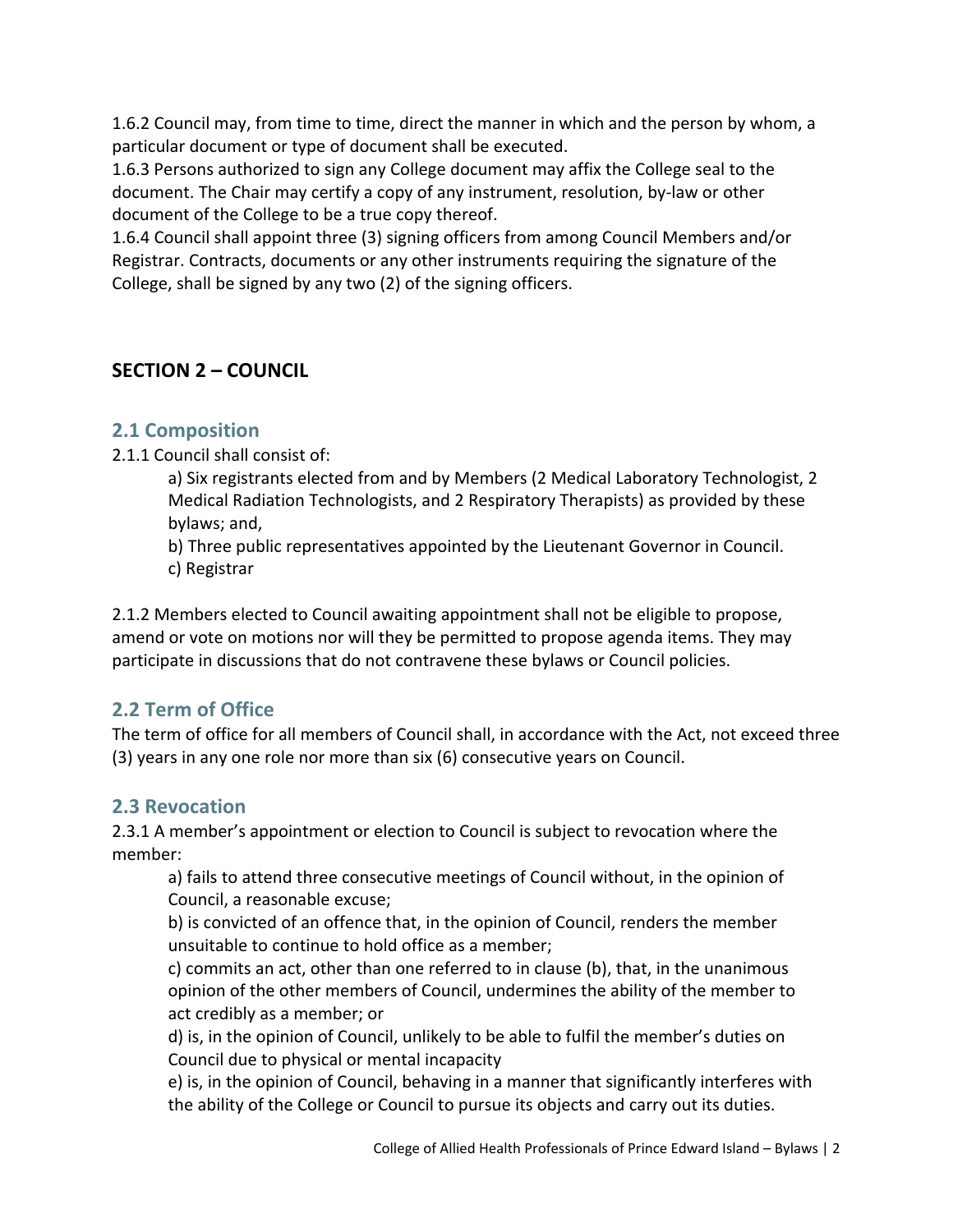2.3.2 For the removal of registrant members of Council, or to make application to the Lieutenant Governor in Council for the removal of a public representative, a two thirds (2/3) majority vote of Council shall be sufficient.

# **2.4 Code of Ethics and Standards of Practice**

In all of its deliberations, Council shall be guided by the principle that the safety of the public shall be of prime consideration; and that the College Code of Ethics and Standards of Practice, as approved by Council in accordance with the Act and Regulations, shall be at all times abided and enforced by members.

# **2.5 Code of Conduct**

2.5.1 Each Council member, officer, staff member, delegate or committee member is required to read, sign and abide by the Code of Conduct Policy established by Council. 2.5.2 Each Council member shall take the Oath of Office, as follows:

I, [name], of [location of residence], Province of Prince Edward Island, do solemnly swear (or affirm) that I will faithfully, truly and to the best of my judgement, skill, knowledge and ability execute and perform the duties required as a member of Council of the College of Allied Health Professions of Prince Edward Island (CAHPPEI) that properly relates to my duties as a member of Council. I further solemnly swear (or affirm) that I will not communicate or allow to be communicated to any person not entitled thereto any and all information related to Council, nor will I, without due authority, allow such person to inspect or have access to any books or documents belonging to or in the possession of Council and in relation to the operations of Council, who is not otherwise authorized by law.

2.5.3 The oath of office shall be signed, confirmed and retained by the Registrar with the other books and records of Council.

## **2.6 Conflict of Interest**

2.6.1 Each Council member, officer, staff member, delegate or committee member is required to read, sign and abide by the Conflict‐of‐Interest Policy established by Council.

2.6.2 A conflict of interest occurs when a reasonable perception exists that the ability of a Council member to exercise the official duties of Council has been affected by the private interest of a Council member, officer, staff member, or committee member.

2.6.3 Conflict of interest can also be a breach of an obligation to Council that has the effect or intention of advancing one's own interest or the interest of others in a way that is detrimental to the interests, potentially harmful to the integrity or fundamental mission, of the College.

2.6.4 Each Council member, officer, staff member, or committee member shall avoid conflicts of interest, including appearances of conflict of interest.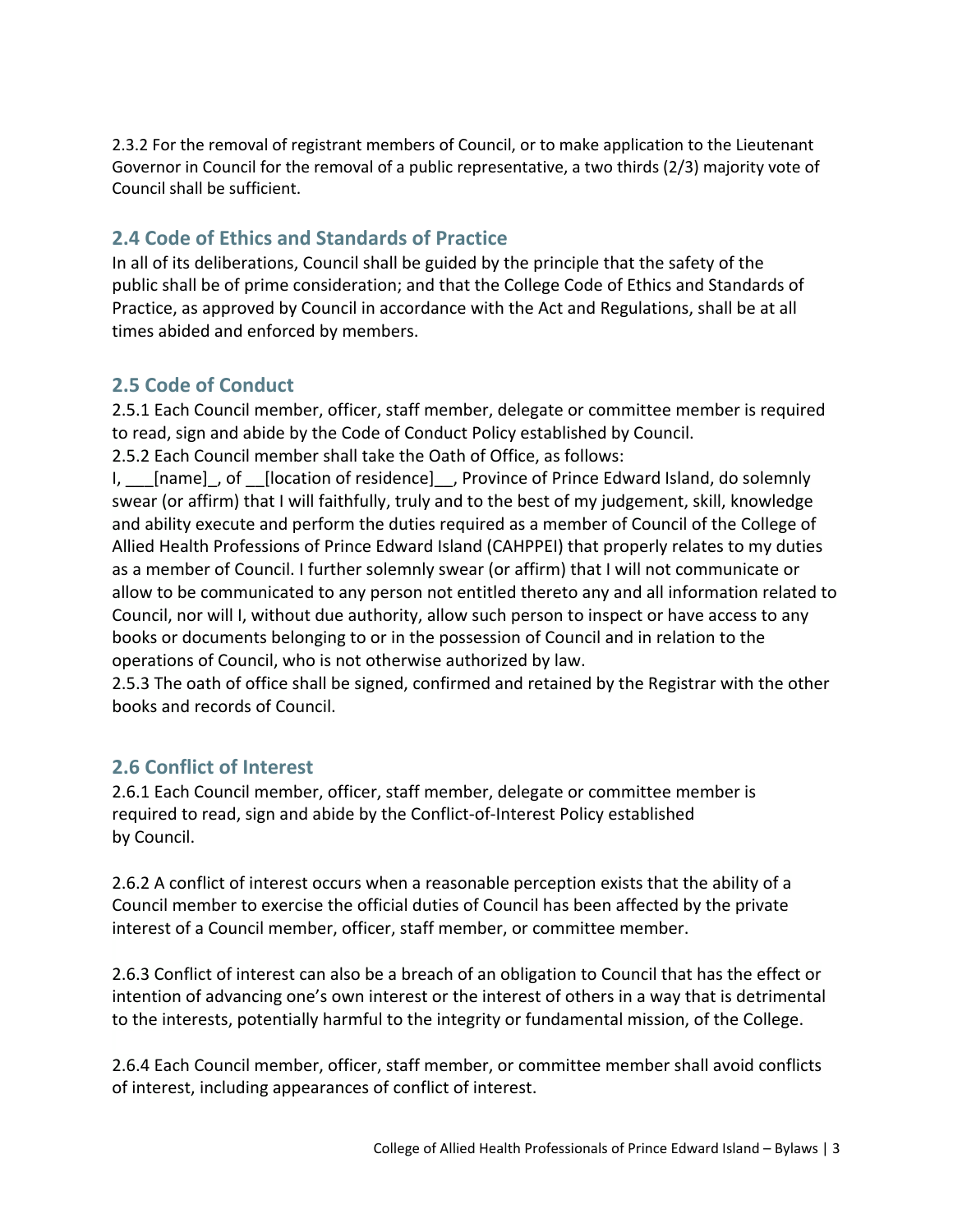# **2.7 Declaration of Conflict of Interest**

2.7.1 A Council member, officer, staff member, or committee member who has, directly or indirectly, any interest in a proposed contract or transaction to which Council is to be a party, shall declare his or her interest in the proposed contract or transaction at the meeting at which the proposed contract or transaction is first considered, and shall not take part in any discussions in relation to the subject matter prior to a review and determination by Council of the existence or perception of any conflict of interest.

2.7.2 A Council member, officer, staff member or committee member may recuse themselves from any discussion and decision making undertaken by Council if that person so decides that a conflict of interest or reasonable perception of a conflict of interest exists.

2.7.3 Any individual, who has reason to believe that a Council member, officer, staff member, or committee member has a conflict of interest or a reasonable perception of a conflict of interest, shall be given an opportunity to state their concerns prior to, or during a meeting.

## **2.8 Other Conflict of Interest Conditions**

2.8.1 A Council member, officer, staff member, or committee member shall not solicit or accept a monetary honorarium for giving a presentation or participating in a conference as a representative of the College unless approved by Council. Mementos of nominal value may be accepted.

2.8.2 Where Council has adopted an official position on a matter, a Council member, officer, staff member, or committee member shall not engage in oral or written advocacy against the position in any public forum, including, but not limited to legislative committees and news media aimed at the public and social media without the prior approval of Council.

2.8.3 Council members, officers, staff members, and committee members are required to preserve confidentiality with respect to all information coming to their knowledge in the course of their duties unless Council determines otherwise.

## **2.9 Conflict of Interest Outcomes**

2.9.1 The validity of the declaration of a conflict of interest shall be determined by Council, with the following options available to the group:

- a) The member shall abstain from all discussion and voting on the declared issue.
- b) The member shall be excused from that portion of the meeting.
- c) The item should be removed from the meeting agenda if it is determined to be inappropriate.

 d) The member shall not participate in the discussion or vote on the declared issue but may be asked for information by Council if that member has information that may be relevant to the discussion thereby enabling Council to make an informed decision.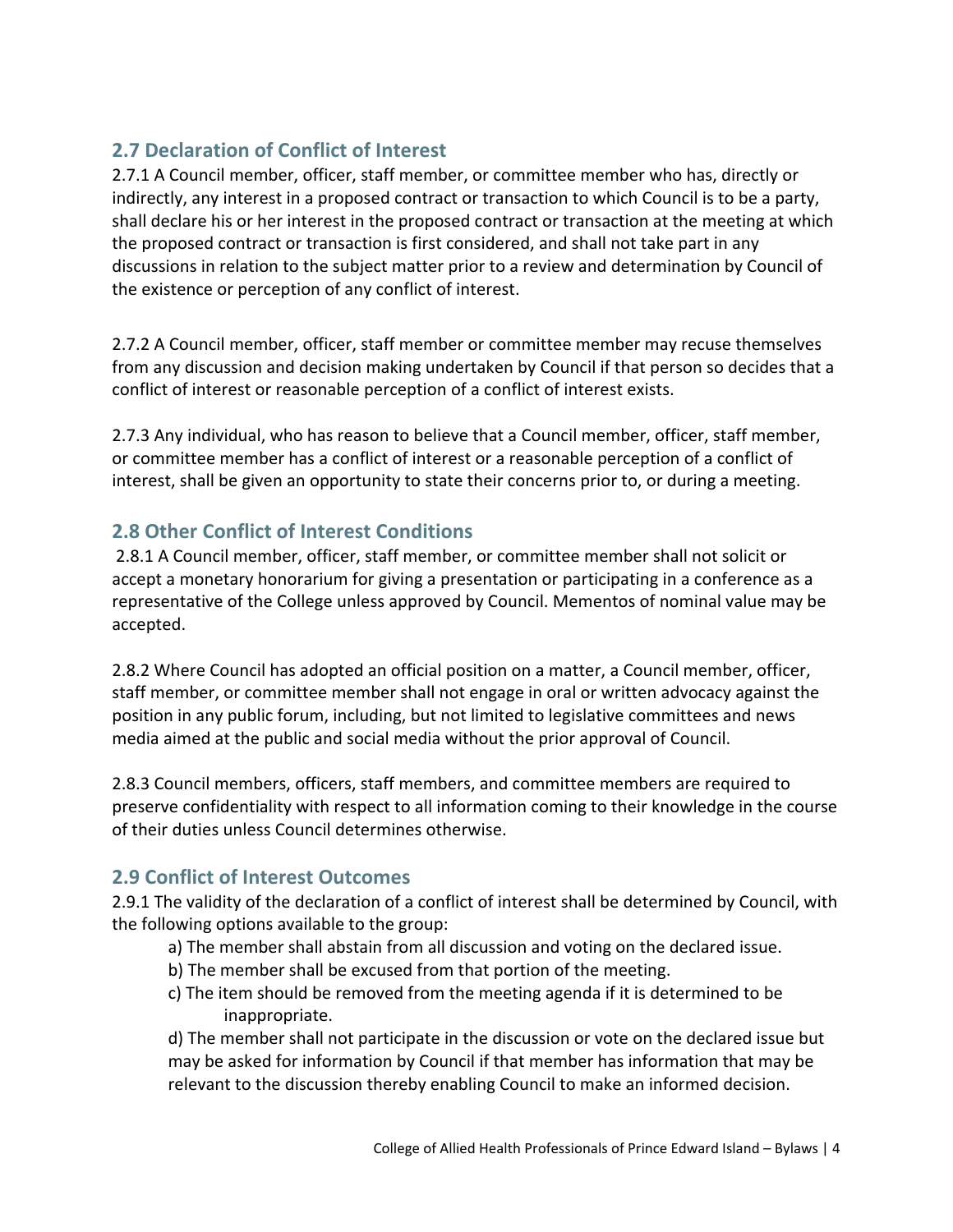e) Council determines the conflict of interest is not valid and proceeds with the meeting with the member in attendance.

2.9.2 Where Council determines that a member, or person acting on behalf of Council in any capacity, has failed to declare a conflict of interest that is materially detrimental to the interests or potentially harmful to the integrity or fundamental mission of the College, Council may:

a) Request an apology;

 b) Proceed with the steps necessary for the removal of the Council member from Council; or,

c) take any other available measures at law.

## **SECTION 3 – OFFICERS AND STAFF**

#### **3.1 Officers**

The officers of Council are appointed from time to time by Council and include, but are not limited to, a Chair.

## **3.2 Term of Office**

The term of office of an officer shall be no more than three consecutive years in any one role.

#### **3.3 Chair**

The Chair, if present, shall preside at and chair all meetings of Council. They shall be responsible for the performance of such duties and exercising of such powers as approved by Council.

## **3.8 Other Officers and Staff of Council**

Council may appoint such other officers and staff as Council deems necessary for the proper administration of Council and the College; the terms of office and remuneration shall be at Council's discretion.

## **3.9 Removal of an Officer/Staff dismissal**

3.9.1 Officers or staff may be removed for the reasons set out in Article 2.3 of these Bylaws and for misconduct or dereliction of duties. Misconduct is a willful act against the College. Dereliction of duties is the negligence of official responsibilities for an excessive period, or violation of the responsibilities of office.

3.9.2 During a special meeting, the removal of officers or staff may be initiated by a two-thirds (2/3) majority vote of Council. Council is then responsible for carrying out, if appropriate, the removal of the officer or staff.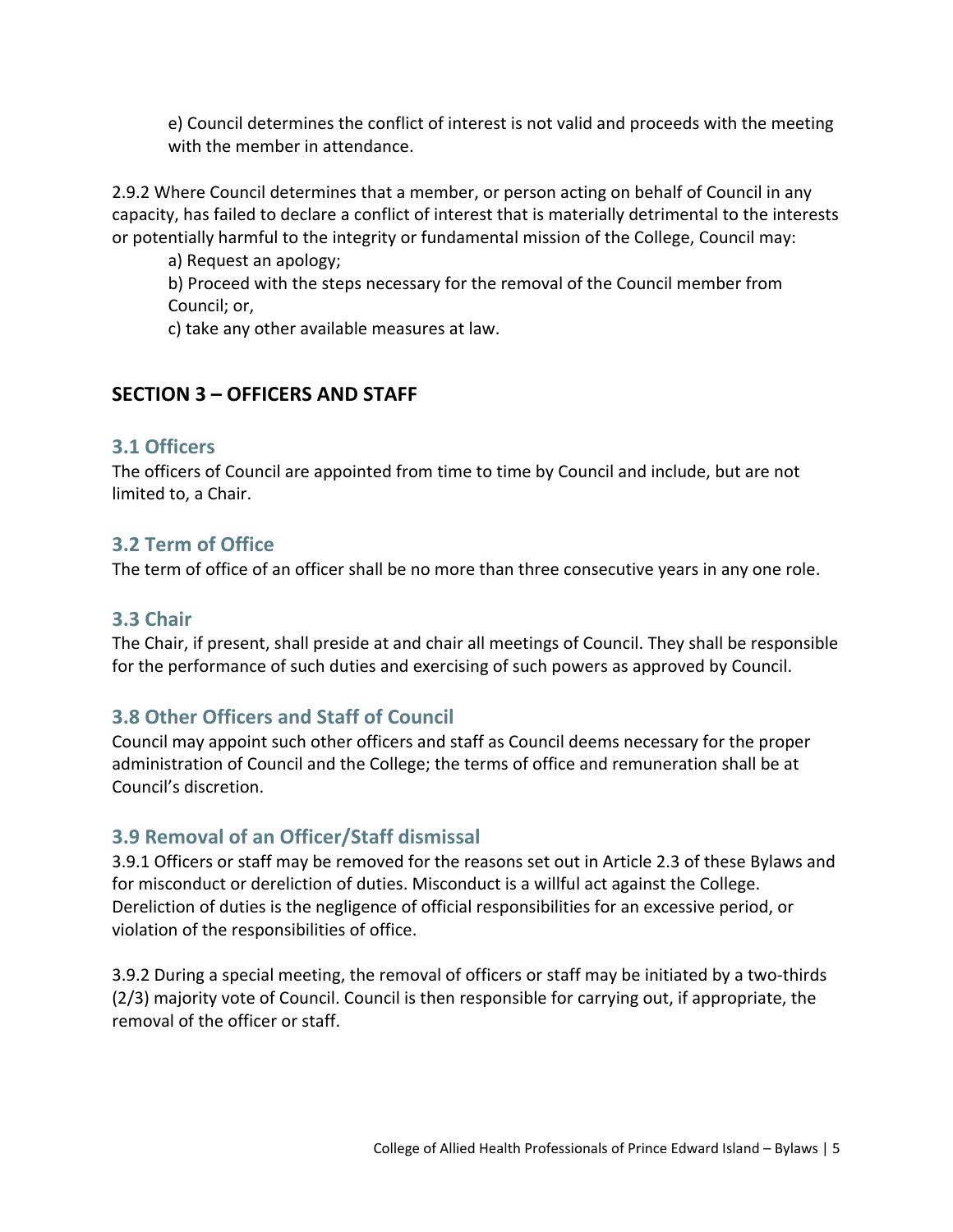## **SECTION 4 – APPOINTMENTS**

#### **4.1 Registrar**

4.1.1 In addition to the duties required by the Act, the registrar shall conduct, or cause to be conducted, the correspondence of the College and Council; shall attend all general meetings, annual general meetings, and special meetings either in person or by substitute appointed for a specific meeting as determined by Council.

4.1.2 The registrar is responsible for planning and implementing the programs of the College in accordance with policies and objectives approved by Council, and any additional duties as determined by Council.

4.1.3 The Registrar is a non‐voting member of Council and is appointed by and accountable to Council. The Registrar's responsibilities and remuneration shall be reviewed by Council annually following an employee performance review.

4.1.4 If Council determines the Registrar needs immediate replacement, Council will appoint an interim Registrar(s) from Council members or staff until the Registrar returns or a replacement has been appointed.

4.1.5 Due to the required stakeholder relationship with government, the Registrar must not participate in political organizations or affiliations that interfere with or are in conflict with the administration of their duties.

#### **4.2 Auditor**

4.2.1 Council shall appoint an Auditor to perform an annual financial review for the College with a full audit to be performed not less than once every 5 years.

4.2.2 The Auditor, after receiving the financial records of the College, shall prepare an Auditor's Report and Statement of Financial Position of the College in accordance with generally accepted accounting principles and auditing standards and deliver it to the Registrar within the period set out in procedures established by Council.

#### **4.3 Solicitor**

Council may appoint a solicitor to advise the College.

#### **4.4 Investigator**

Council may appoint investigator(s) to carry out duties as described in the Act and Regulations and in College policy.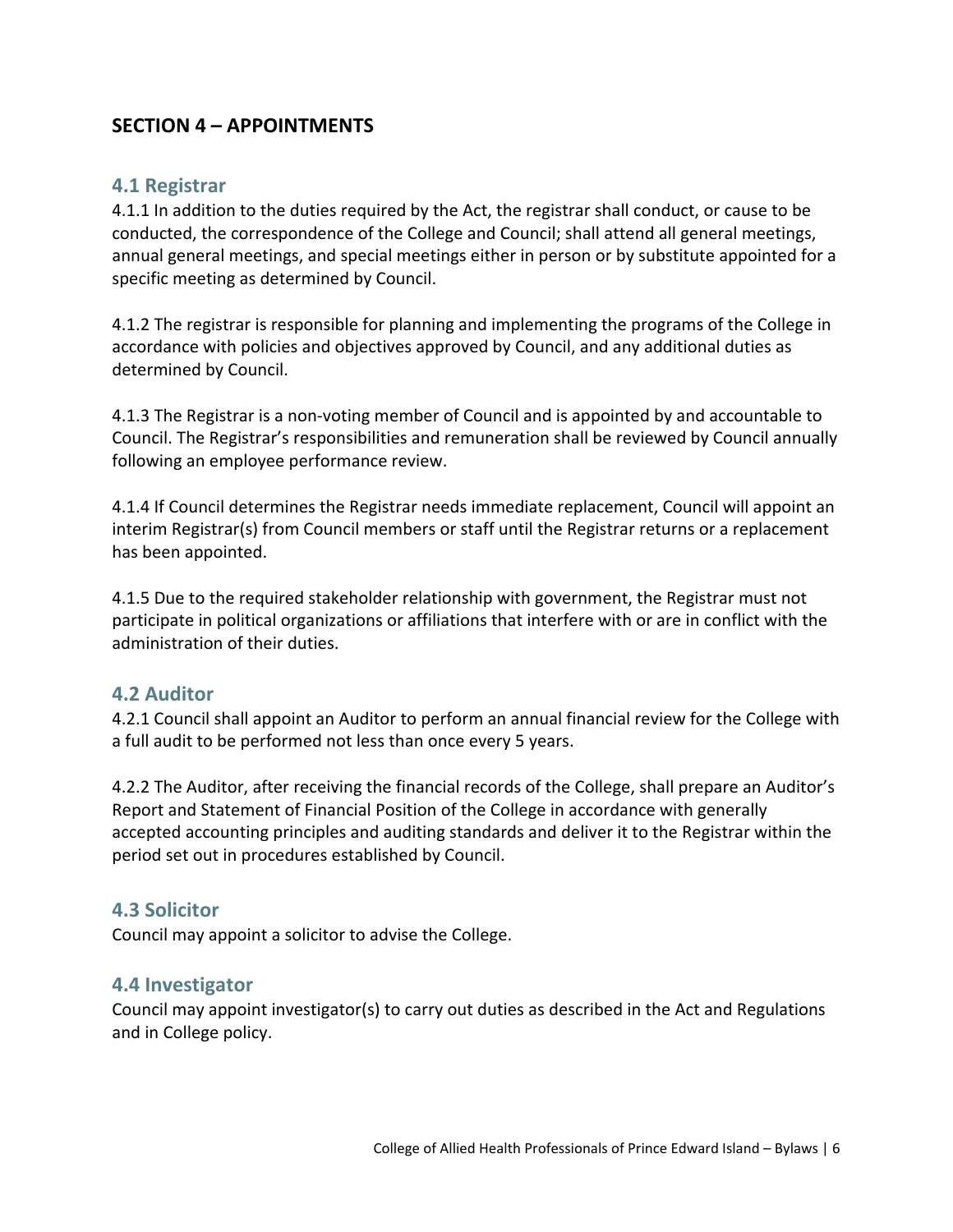# **SECTION 5 ‐ COMMITTEES AND DELEGATES**

## **5.1 Revocation**

Council may revoke the appointment of a committee member or delegate, where the person:

a) fails to attend three consecutive meetings without, in the opinion of Council, a reasonable excuse;

b) is convicted of an offence that, in the opinion of Council, renders the member unsuitable to continue to hold office as a member;

c) commits an act, other than one referred to in clause (b), that, in the unanimous opinion of Council, undermines the ability of the member to act credibly as a member;

d) contravenes these bylaws or established policies; or

e) is, in the opinion of Council, unlikely to be able to fulfil the member's duties due to physical or mental incapacity; or

e) is, in the opinion of Council, behaving in a manner that significantly interferes with the ability of the College or Council to pursue its objects and carry out its duties.

## **5.2 Selection Process**

5.2.1 Notification of committee or delegate vacancy will be communicated via email to all registrants accompanied with notification on the College's website a minimum of 10 business days prior to appointment by council.

5.2.2 If no persons submit interest in the vacant position, the vacancy shall be communicated to registrants until the position has been filled. Upon review of the candidates' qualifications, Council will appoint the candidate upon a majority vote.

## **5.3 Committees**

5.3.1 Subject to the limitations on delegation set out in the Act, Council may establish any committee it determines necessary for the execution of the College's responsibilities. Council will review the composition and terms of reference for any such committee. Council may dissolve any committee by resolution at any time and may remove a committee member by resolution of Council.

5.3.2 Unless otherwise stated in these by-laws, the committee shall appoint the chair of each committee from Council or College Staff.

5.3.3 Unless otherwise stated in these by-laws, decisions of any committee shall be by majority vote of those members of the committee present at a duly constituted meeting.

5.3.4 Committee members shall be either a registrant in good standing with the College, a member of Council or appointed by Council (stakeholder, subject matter expert, etc.).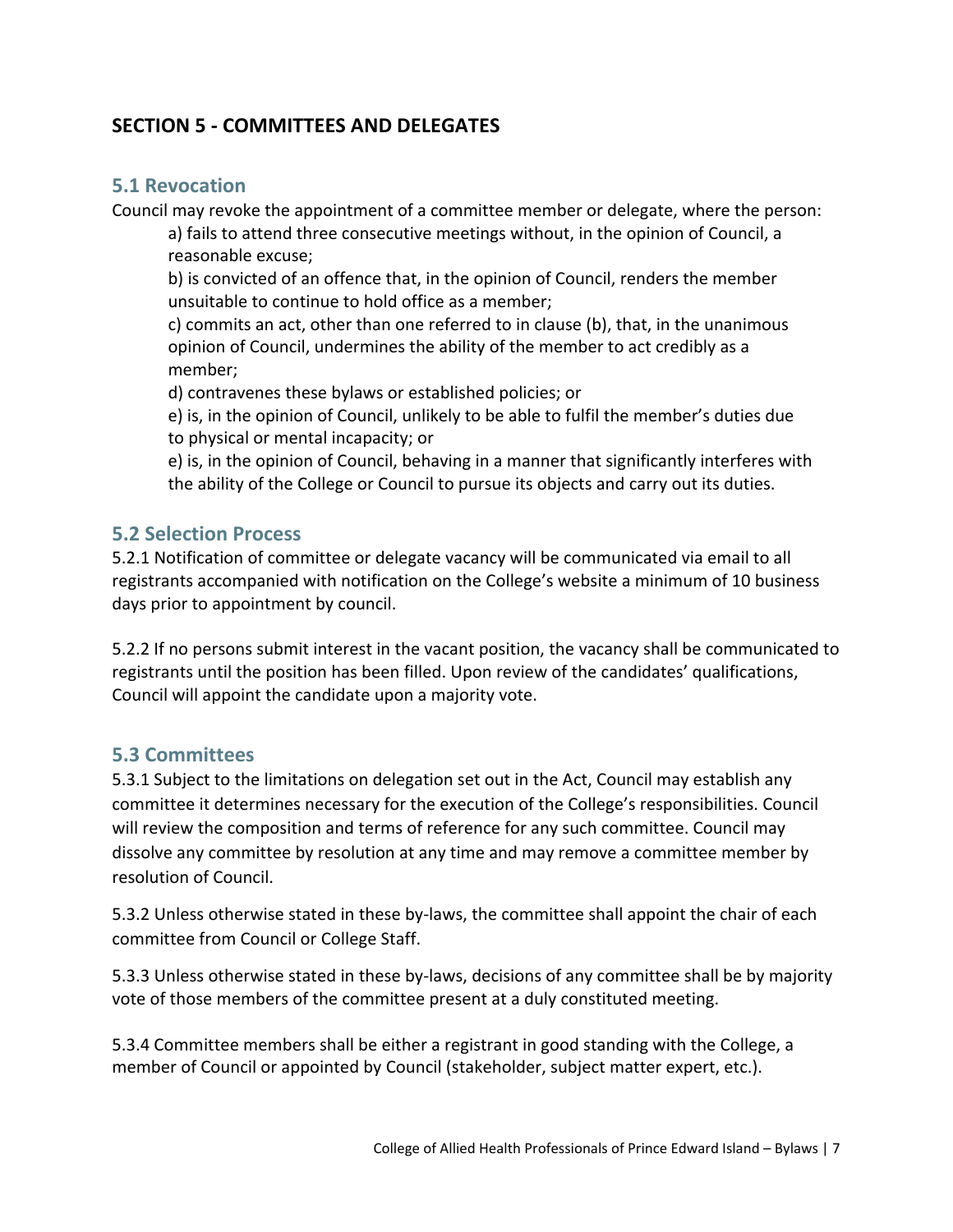5.3.5 Quorum for a committee shall be a majority of the committee members.

5.3.6 In accordance with the Act, Council shall approve the terms of reference and composition of all standing committees. The standing committees of Council are:

a) the investigations committee; and

b) the hearing committee.

## **5.4 Delegates**

5.4.1 Subject to the limitations on delegation set out in the Act, Council may appoint any delegate it determines necessary for the execution of the College's responsibilities. Council may review the term of office and terms of reference for any delegate. Council may choose to dissolve the delegate's position or remove a delegate at any time by resolution of Council.

5.4.2 A delegate may serve consecutive terms as determined by the organization for which he or she has been appointed; if no terms exist, the delegate may serve up to six years without reappointment by Council.

# **SECTION 6 – ELECTIONS OF REGISTRANTS TO COUNCIL**

## **6.1 Eligibility**

6.1.1 Only registrants in the General Register of the College shall be eligible to nominate, vote, or be elected to Council.

6.1.2 Registrants must be in good standing with no current or ongoing investigations, outstanding debts or outstanding orders.

## **6.2 Nominations of Registrants**

6.2.1 The Registrar shall, when possible, give notice via email to all eligible registrants at least 30 days before the completion of a member of Council's term.

6.2.2 Nominations will be received by the Registrar, upon a form available from the Registrar. It shall be endorsed by the nominee and one registrant.

6.2.3 If the call for nominations does not produce enough eligible nominees to fill the vacancies on Council, the registrants shall be so advised, and invited to resubmit nominations.

6.2.4 A nominee for election to Council may, at any time prior to the commencement of the election, give notice to the Registrar of their wish to withdraw their nomination. The withdrawal becomes effective upon receipt of the notice in a form acceptable to the Registrar.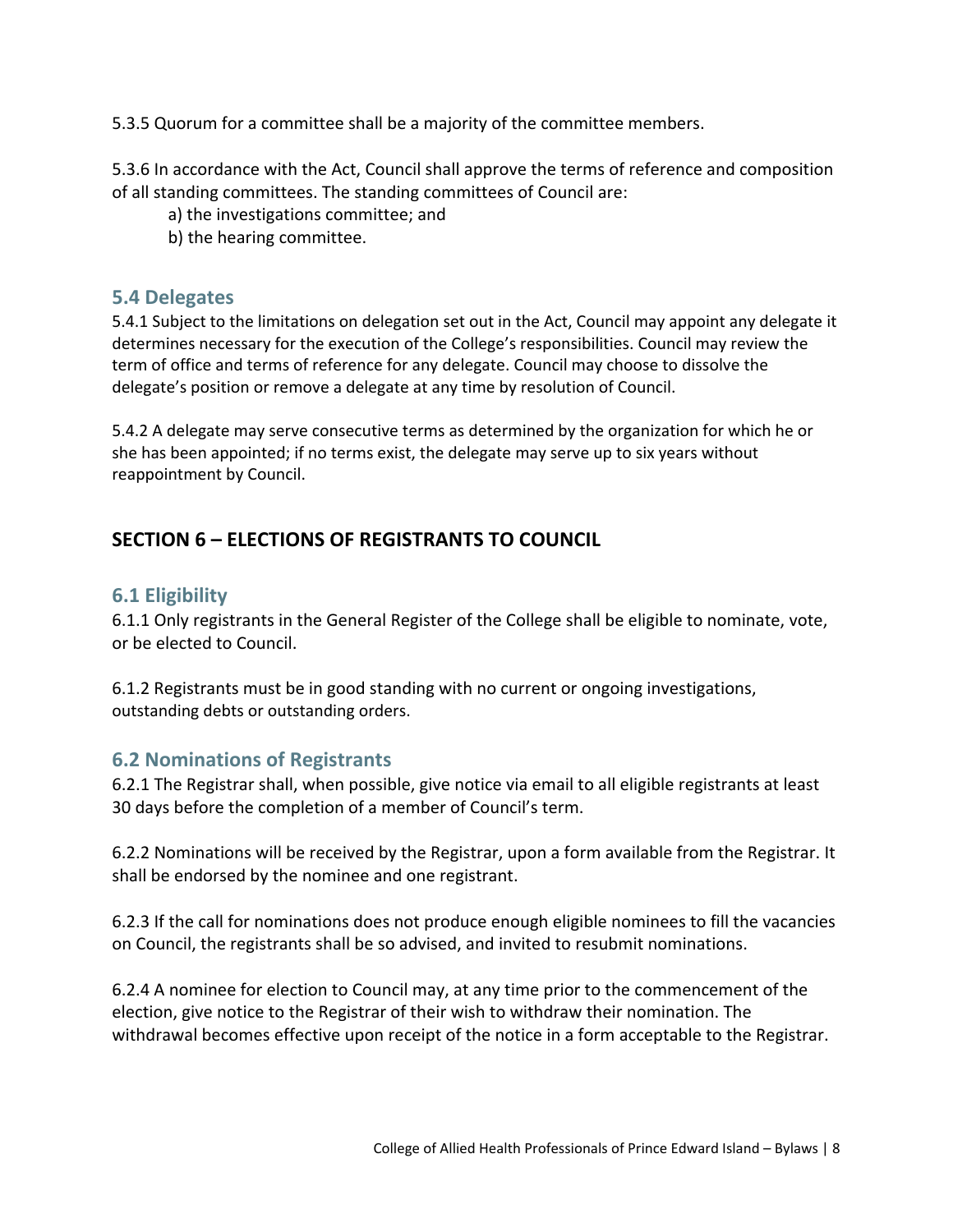## **6.3 Notification**

Eligible voting registrants shall be notified in a timely fashion, through e‐mail, of the names of those nominated for election to Council. The notification shall be accompanied by information on each candidate (prepared in a standard format) and voting instructions.

## **6.4 Voting Procedure**

Voting procedure shall be determined by the circumstances e.g. show of hands, secret ballot, E‐ vote, etc.

## **6.5 Counting of the Votes**

6.5.1 Unless otherwise determined by Council or stated in these Bylaws, the election process shall begin within 10 days of the nomination deadline. A Scrutineer, as appointed by Council, shall scrutinize the votes.

6.5.2 The candidate(s) receiving the largest number of votes shall be elected to Council.

6.5.3 If required, scrutineers shall provide a report of the results of the voting to Council.

6.5.4 The Registrar shall retain any on‐line voting records for a period of 30 days following the completion of the member of Council's term, after which they shall be destroyed.

#### **6.6 Acclamation**

If the number of valid nominations for positions on Council is equal to the number of vacant positions on Council, the persons nominated shall be declared elected.

#### **6.7 Vacancies**

6.7.1 In the event of a registrant vacancy on Council occurring through death, incapacity, resignation, or otherwise of a general registry member, the Registrar shall call for nominations and hold an election.

6.7.2 The Registrar shall, at most 14 days after a vacancy has been determined, give notice via email to all eligible registrants.

6.7.3 Nominations will be received by the Registrar up to a date which shall be no more than 28 days after a vacancy has been determined.

6.7.4 Each nomination shall be made upon a form available from the Registrar. It shall be endorsed by the nominee and one registrant.

6.7.5 If the call for nominations does not produce enough eligible nominees to fill the vacancies on Council, the registrants shall be so advised, and invited to resubmit nominations.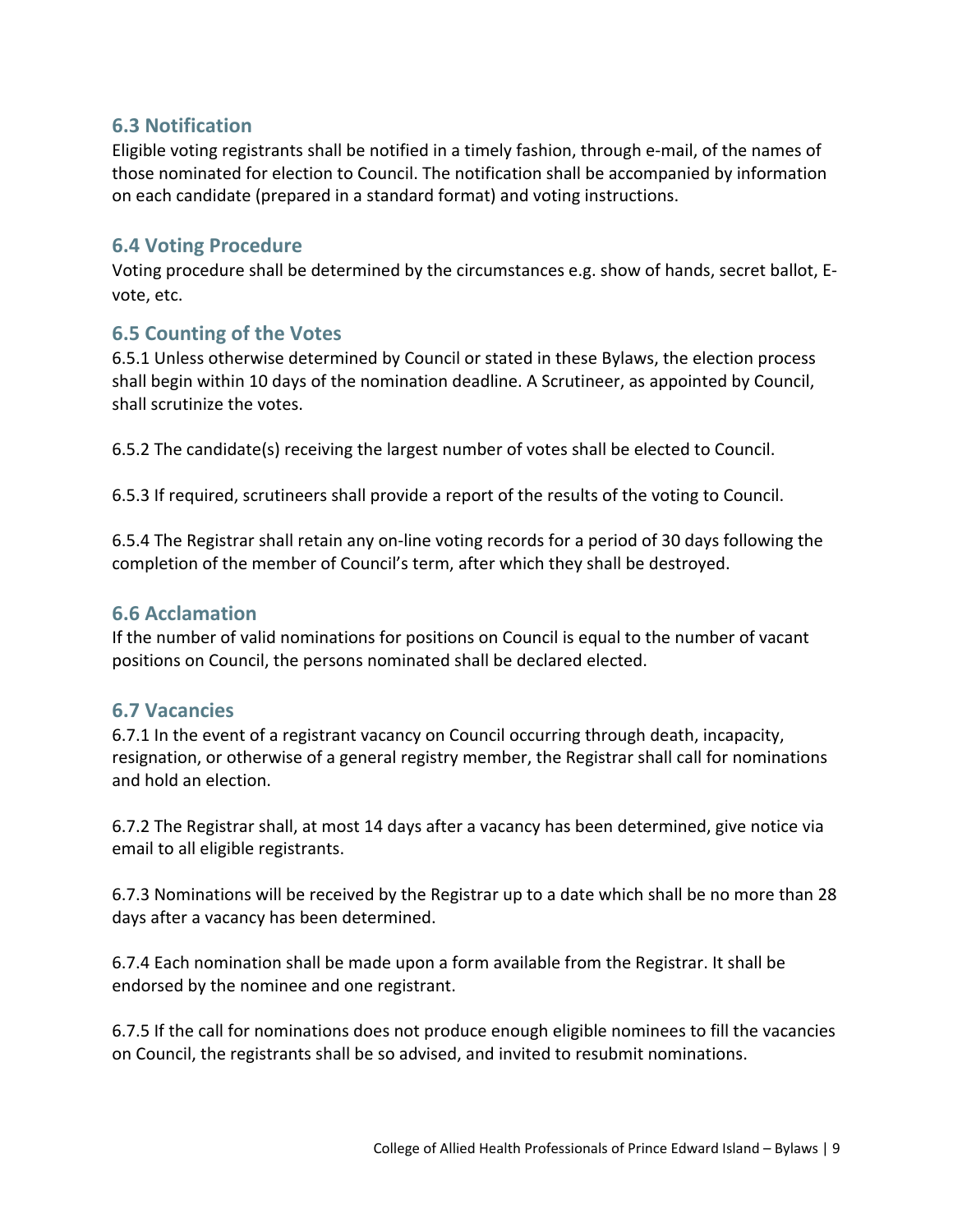6.7.6 A nominee for election to Council may, at any time prior to the commencement of the election, give notice to the Registrar of their wish to withdraw their nomination. The withdrawal becomes effective upon receipt of the notice in a form acceptable to the Registrar.

## **6.8 Tie Vote**

In the event of a tie vote for an elected position on Council, the Chair shall immediately request a recount, and if the result is not altered, a subsequent election will occur and include only those candidates involved in the tie vote.

## **SECTION 7 – ALLOWANCES**

#### **7. 1 Honoraria**

7.1.1 Members of Council, committee members or delegates may be paid honoraria in accordance with the remuneration policy adopted by Council. If approved by Council, individual Council members may receive remuneration, either in a monetary or non‐monetary form, for recognition of additional contributions to the College as determined by Council from time‐to‐ time.

7.1.2 Members of Council must be prepared to invest considerable time and effort to their duties.

7.1.3 Unless otherwise stated in these by-laws, no Council member, officer, staff member, delegate or committee member shall directly or indirectly receive any profit from occupying said position; provided that:

 a) the Council member, officer, staff member, delegate or committee member may be reimbursed for reasonable expenses they incur in the performance of their duties; and b) the Council member, officer, staff member, delegate or committee member may be paid remuneration and reimbursed for expenses incurred in connection with services they provide to the College, provided that the amount of any such remuneration or reimbursement is:

‐ considered reasonable by Council;

 ‐ approved by Council for payment by resolution passed before such payment is made; and

‐ in compliance with the College's conflict of interest policy.

## **SECTION 8 ‐ ANNUAL GENERAL MEETING (AGM)**

#### **8.1 Time and Place**

The College shall hold an annual general meeting on any date after March  $1<sup>st</sup>$ , but prior to June 30<sup>th</sup>, in each year at such time and place and format as determined by Council.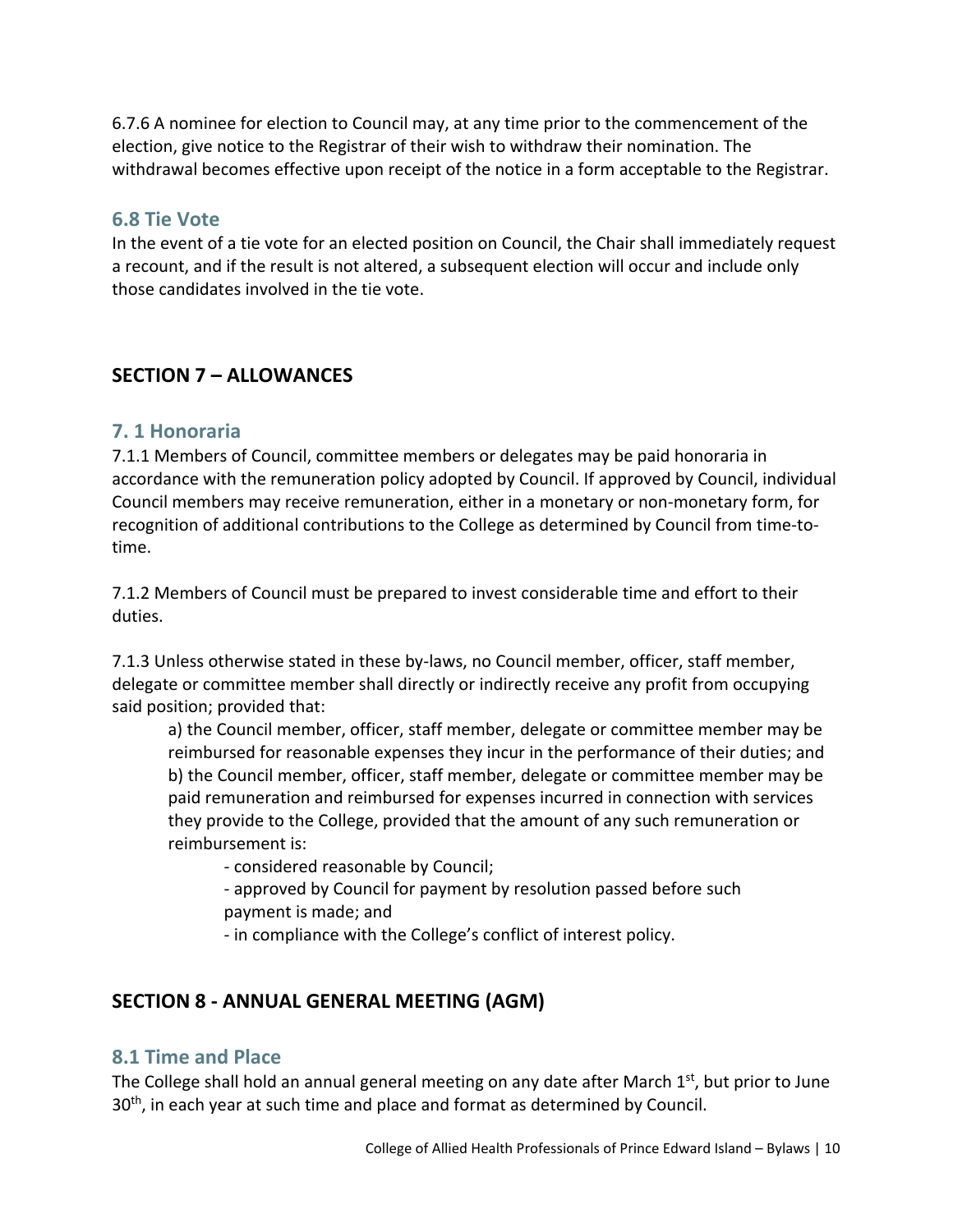## **8.2 Notice of AGM**

Notice of the exact time and place shall be given in writing, by e-mail or other electronic means, at least 21 days in advance of the meeting.

## **8.3 Order of Business**

8.3.1 The order of business of the annual general meeting, unless the Chair otherwise directs, shall be:

- a) review of the previous year' annual general minutes;
- b) annual reports of the Chair and Registrar;
- c) financial review/auditor's report and statement of financial position;
- d) annual report of the solicitor or the inspector, if any;
- e) report(s) of committees, or delegates, if any;
- f) upcoming year's budget and retention of insurance;
- g) update on any changes to by‐laws/policies; and
- h) new business, if required.;

8.3.2 Proceedings at meetings of the College and Council shall be guided by the rules set down in "Bourinot's Rules of Order" in all cases not specifically provided for in the Act, the Regulations or in these by‐laws.

## **8.4 Quorum for Annual General Meeting**

8.4.1 Two-thirds (2/3) of members of Council, including at least one public representative of Council, plus at least one (1) general registrant from each profession of the College who are not on Council shall constitute a quorum during the AGM.

## **8.5 Voting**

- 8.5.1 General registrants may vote on motions to:
	- a) accept or receive a report/agenda/ minutes; and
	- b) elect registrants to Council, as required.

8.5.2 Each general registrant, including the Chair, shall be entitled to one vote.

8.5.3 If there is a tie vote at an annual general meeting, the Chair, may break the tie by casting a second vote.

8.5.4 In the event of a tie vote where the Chair chooses not to break the tie, the motion is lost.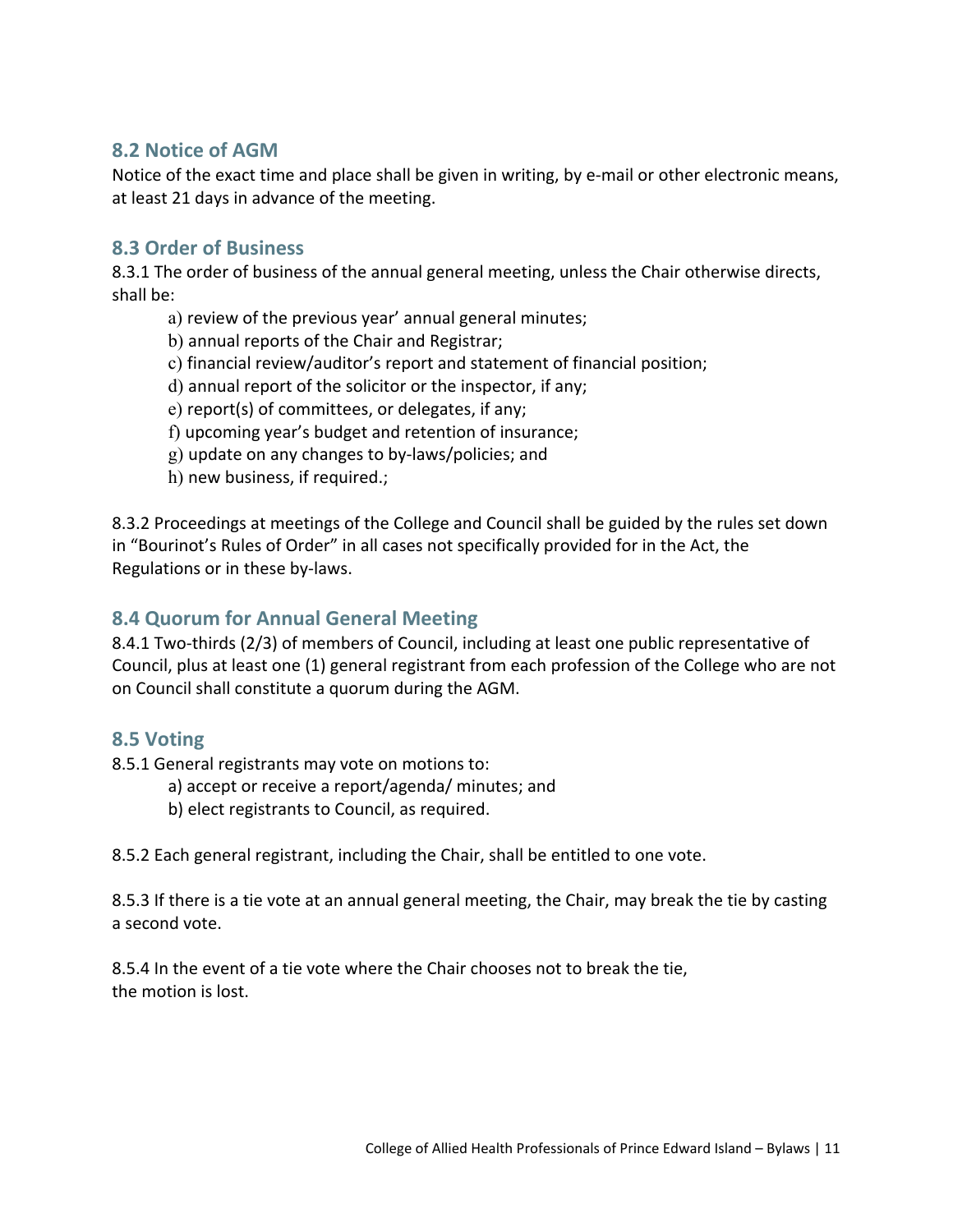## **8.6 Minutes**

8.6.1 Council shall cause minutes of the meeting to be recorded and shall distribute the minutes to members of Council no later than twenty‐eight (28) days following the annual general meeting.

8.6.2 The previous year's annual general meeting minutes shall be approved by Council at a general Council meeting within ninety (90) days of the AGM. The minutes, as approved, shall be signed by the Chair (or, if the Chair was absent from the AGM, another Council Member who was present) and the Registrar. Non-confidential Council decisions may be made available to the public in a format as determined by Council.

# **SECTION 9 ‐ GENERAL MEETINGS OF COUNCIL**

## **9.1 Time and Place**

Council shall hold at least three general meetings during the year, or more often as required, at such times and places as shall be determined by the Chair or, in the absence of the Chair, upon the majority agreement of Council.

## **9.2 Notice**

9.2.1 Notice of the exact time, place and format shall be given to each Council member at least seven (7) days in advance of the meeting. Notice will also be provided to non-Council members of the College for their information purposes.

9.2.2 At least four (4) days in advance of the general meeting, the Registrar will distribute the following:

- a) minutes of the previous meeting;
- b) a proposed agenda for the meeting; and
- c) reference material required for the meeting.

9.2.3 If, after notice has been served and due to unforeseen circumstances, a meeting is postponed, the meeting can be rescheduled upon the majority agreement of Council in person, by telephone, e‐mail, or other electronic means.

## **9.3 Order of Business for General Council Meetings**

9.3.1 At any general meeting the order of business shall be:

- a) consideration of the items of business in the proposed agenda;
- b) approval of the agenda (with amendments/additions if necessary);
- c) declaration of any conflict of interest;
- d) approval of the minutes of the previous general meeting and consideration
- of the business arising there from;
- e) other items of business, which at the discretion of the Chair warrant discussion.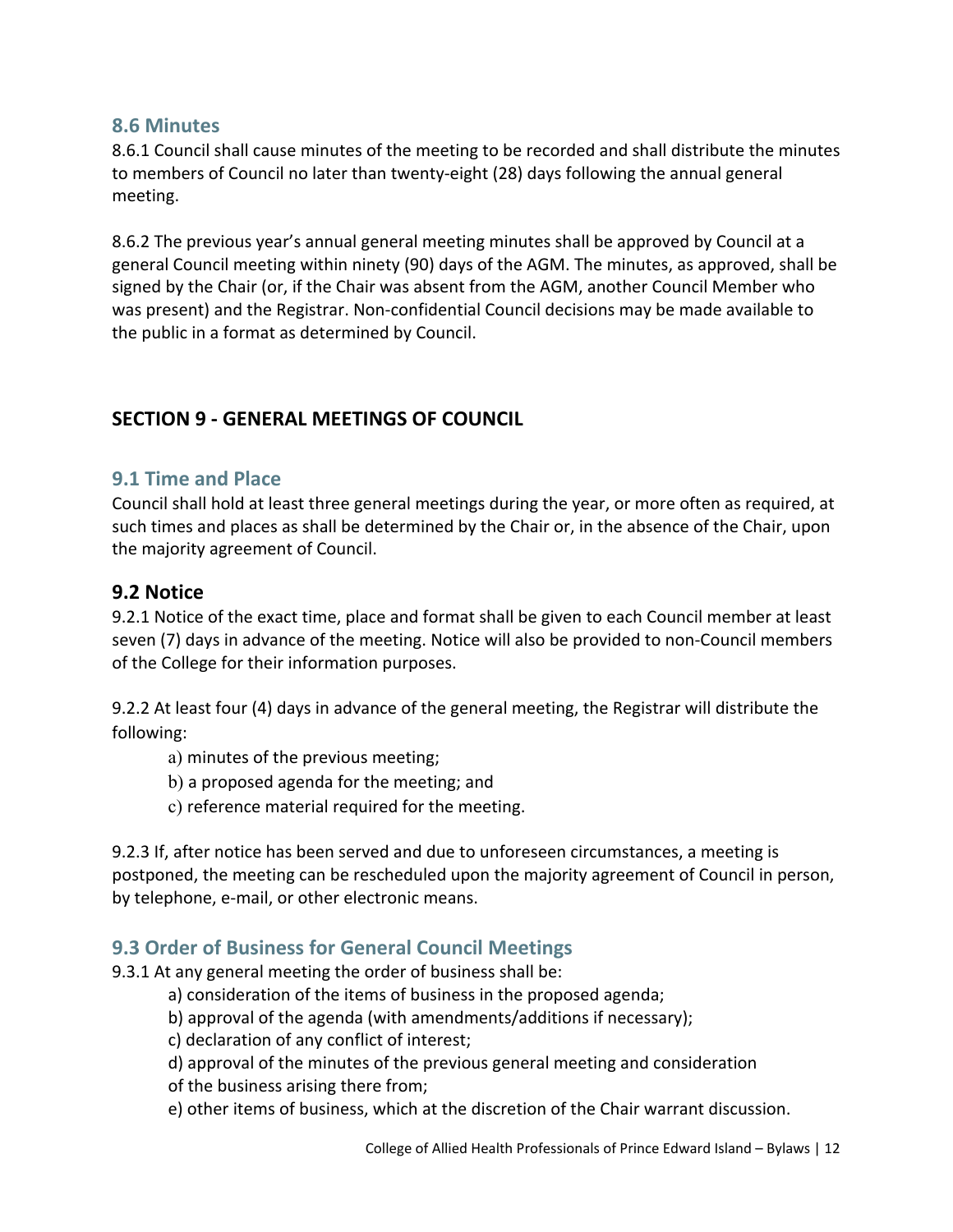9.3.2 The proceedings at meetings of the College and Council shall be governed by the Bourinot's Rules of Order.

9.3.3 A meeting of Council may be held by conference call, video conferencing or other or similar methods that permit members of Council to participate in the meeting.

9.3.4 Agenda items not provided in advance of the distribution of the meeting material may be added to the agenda under new business at the time of the meeting and will be addressed if time permits. Items not addressed will carry over to the next general meeting.

## **9.4 Quorum and Attendance**

9.4.1 Over fifty per cent (50%) of members of Council, including at least one public representative shall constitute a quorum.

9.4.2 The Council shall keep an attendance record of all Council members and bring to the attention of Council if a member has been absent for three (3) consecutive meetings.

## **9.5 Voting**

9.5.1 Motions shall be decided by a majority of members of Council in attendance. Each member of Council shall be entitled to one vote. The Registrar is a non‐voting member of Council.

9.5.2 If there is a tie vote, the Chair will cast the deciding vote.

9.5.3 In the event of a tie vote where the Chair chooses not to break the tie, the motion is lost.

9.5.4 An abstention from voting shall not be counted as a vote.

9.5.5 Council may approve motions outside of meetings of Council by e-mail or other electronic means.

#### **9.6 Minutes**

9.6.1 The Council shall record the minutes of the meeting and ensure the distribution of the minutes to members of Council no later than fourteen (14) days following the meeting and prior to the next Council meeting.

9.6.2 Previous meeting minutes shall be approved by Council. The minutes, as approved, shall be signed by the chair of the meeting and the Registrar. Non‐confidential decisions may be made available to the public in a format as determined by Council.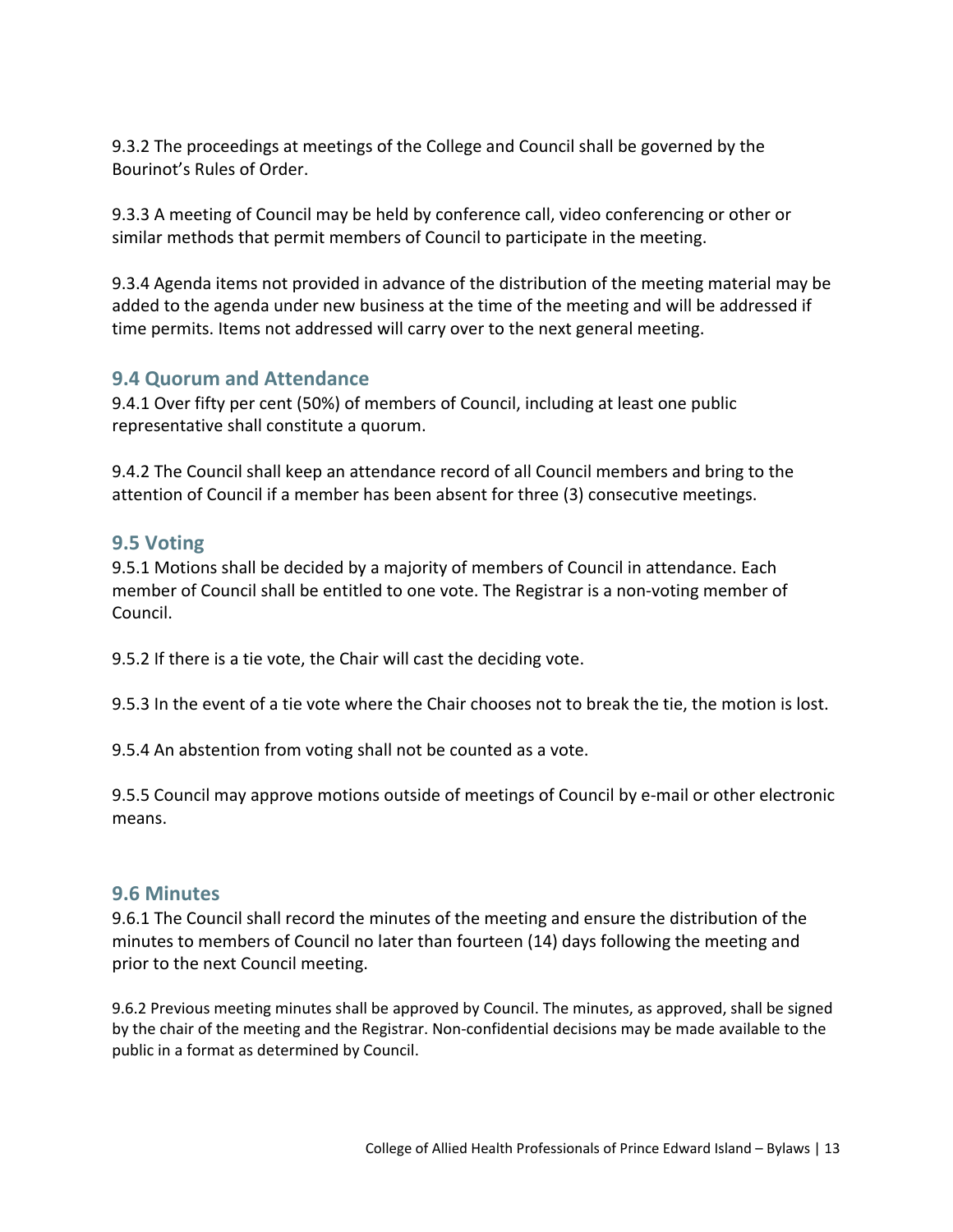9.6.3 Upon application being made in writing and with the approval of a majority of Council members, a Registrant may view the minutes of a general meeting in the presence of the Registrar or Chair.

#### **9.7 Observers**

9.7.1 Observers are asked to advise the Registrar not later than five (5) days before a scheduled Council meeting if they wish to attend as observers, or if they would like to make a presentation to Council.

9.7.2 Observer privileges will be granted upon majority vote of the Council and shall also be withdrawn in the same manner.

9.7.3 Observers of Council meetings or minutes of same may be required to sign a statement of non‐disclosure, declaration of conflict of interest, and/or declaration of code of conduct.

9.7.4 Observers are not permitted to propose, amend or vote on motions. However, they may participate in discussion, if approved by Council, and do not contravene these bylaws or any Council policies.

#### **9.8 Adjournments**

Meetings of Council may be adjourned from time to time by a motion supported by a majority of the members of Council present. Such motion shall state the date and time of the reconvened meeting and shall thereby constitute due notice.

## **SECTION 10 ‐ SPECIAL MEETINGS**

## **10.1 Time and Place**

Special meetings of Council or the College shall be held at the call of the Chair or by requisition signed by two members of Council.

#### **10.2 Notice**

No fewer than two (2) days' notice shall be given for a special meeting. The notice shall specify the business to be brought forward.

#### **10.3 Order of Business**

10.3.1 No business shall be dealt with except that for which the meeting was called.

10.3.2 Unless otherwise directed by motion of Council, special meetings will follow the by‐laws set forth under General Meeting.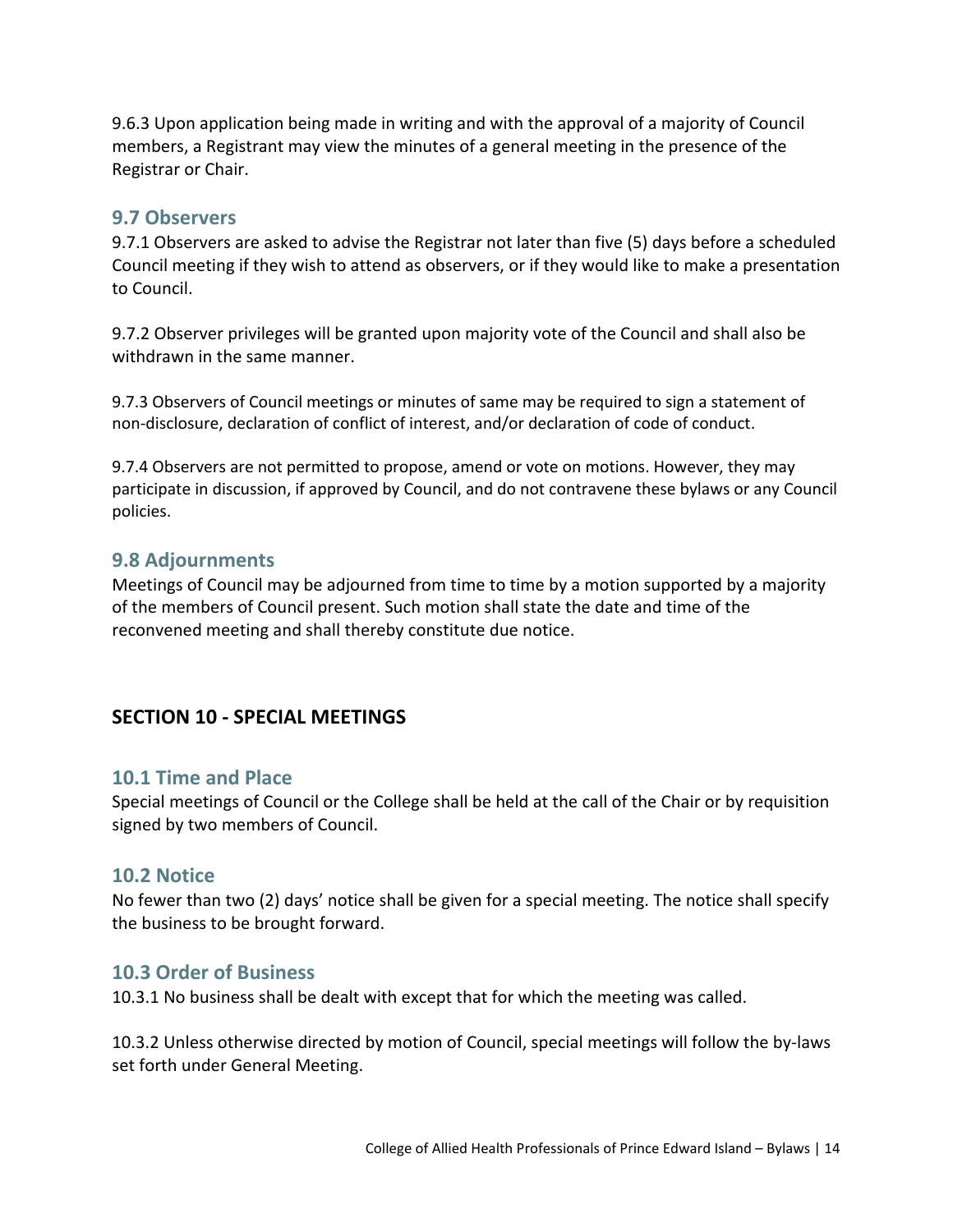# **SECTION 11 ‐ CONDUCT OF BUSINESS WITHOUT A MEETING**

#### **11.1 Time and Place**

11.1.1 On purely an emergency basis, the business of Council may be conducted and concluded by resolution agreed upon by a majority of Council members, unless otherwise stated in these by‐laws, using the telephone, email, or other electronic means, and shall have the same force and effect as a resolution duly passed at a convened meeting of Council; however, the resolution must be confirmed at the next Council meeting.

11.1.2 A resolution signed by a majority of the members of Council, for which purpose electronic signatures or emails are sufficient, has the effect of a resolution of Council.

## **SECTION 12 ‐ BY‐LAWS, POLICIES AND AUTHORIZATIONS**

## **12.1 Special Resolutions**

12.1.1 A special resolution for the purpose of making, amending or revoking a by-law or policy, or a recommendation pertaining to legislation involving the disciplines comprising the College, shall require a quorum of two- thirds (2/3) of present members of Council and a two-thirds (2/3) majority vote.

12.1.2 New by-laws or changes in the by-laws may be enacted from time to time by Council in accordance with the Act. Bylaws will be available to the public in a public forum.

## **SECTION 13 ‐ SCHEDULE OF GENERAL REGISTRATION FEES AND DEADLINES**

#### **13.1 Registration Fees**

13.1.1 The registration year is August 1st to July 31st and an annual registration fee is payable by each registrant.

13.1.2 The annual registration fee for the registration year for which a person first becomes a registrant must be paid immediately prior to the issuance of that certificate of registration.

13.1.3 The annual registration fee must be paid by July 15th prior to the beginning of the registration year.

13.1.4 Any registrant with unpaid fees or penalties not received in full by the College prior to August 1st of each year will not be eligible for registration.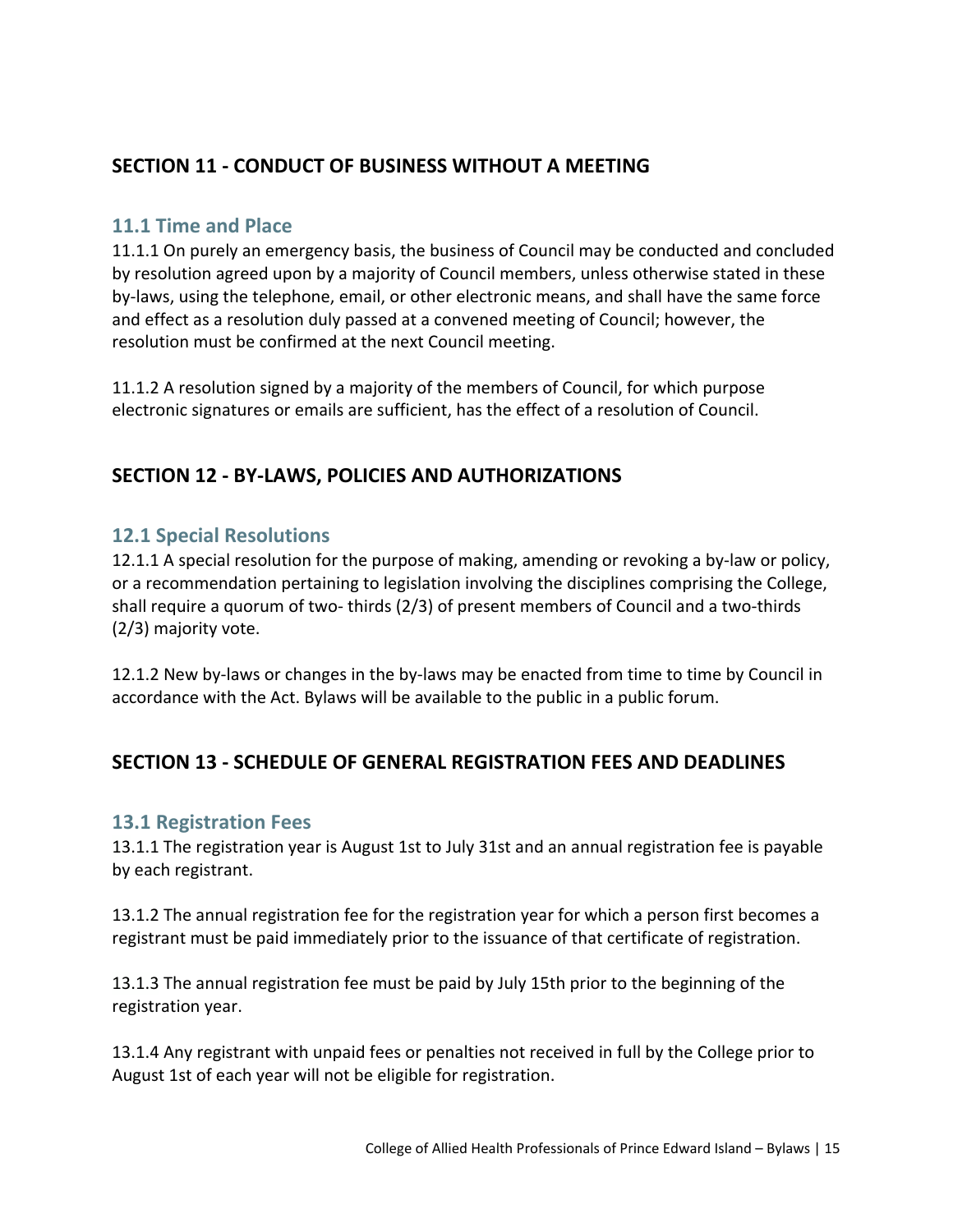## **13.2 Special Registration**

13.2.1 A special class registration entitles the registrant to work for thirty (30) consecutive days.

13.2.2 No more than three (3) special class registrations may be issued in any registration year per registrant.

## **13.3 Verification Fee**

13.3.1 A fee for verification of current or past registration in Prince Edward Island is required to be paid at the time of the request.

## **13.4 Late Fee**

13.4.1 A registration renewal received between July 15th and August 1st of the registration year, must be accompanied by a late fee payment.

## **13.5 Reinstatement Fee**

13.5.1 A person shall pay the fee approved by Council, accompanied by a completed College reinstatement application for consideration for reinstatement into the College.

## **13.**6 **Jurisprudence Exam Fee**

13.6.1 A person shall pay the fee approved by Council for each attempt of the jurisprudence examination which is a requirement for a certificate of general registration.

# **SECTION 14 CARE OF FUNDS**

## **14.1 Budget**

14.1.1 The Registrar will prepare an estimate of the budget for the upcoming year.

14.1.2 The budget will be presented by the Registrar and adopted by Council each year prior to March 31. Motions requiring the adjustment of the annual budget must be presented with a comparative income statement.

14.1.3 With the adoption of the annual budget by Council, expenses outlined in the annual budget are considered approved by Council.

14.1.4 The annual budget will include an estimation of, but not limited to the following:

- a) wages and levies;
- b) rent & utilities, if applicable;
- c) office supplies and associated costs;
- d) banking fees;
- e) insurance fees;